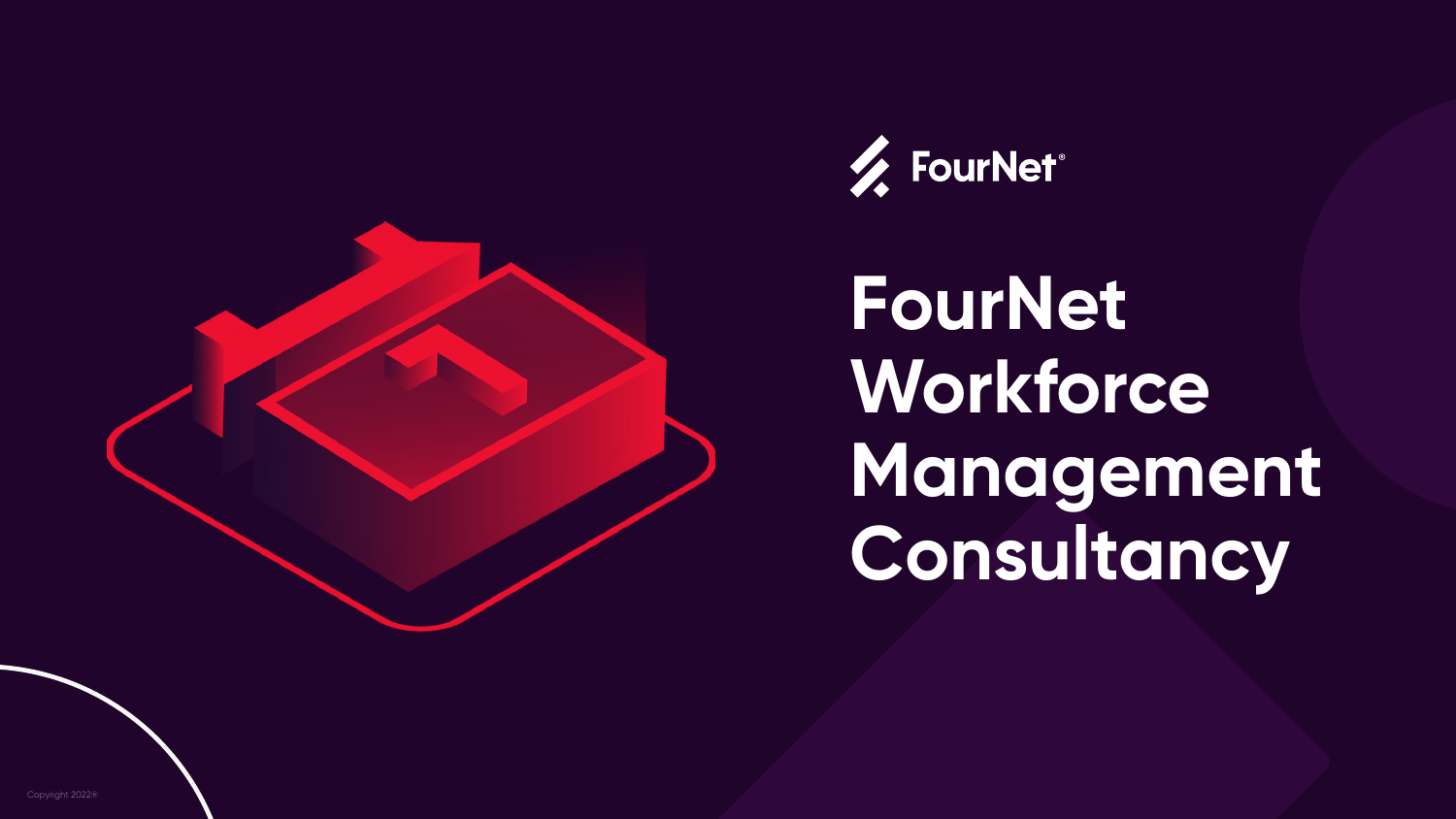



# **Introducing Workforce Management Health Checks from FourNet**

**Your employees are your most valuable, and expensive, asset. Workforce Management tools, such as solutions from Verint or Calabrio, give organisations the capabilities to effectively manage their workforce ensuring that the right people are scheduled at the right time.**

Properly deploying and managing a Workforce Management solution can result in reduced agent attrition, improved net promoter scores, more efficiency from an expensive asset, more accurate forecasts and schedules that better match requirements to results.

However, Workforce Management solutions are huge complex systems that are constantly updated. How do you know you are getting the most out of your investment? That's where FourNet WFM Health Checks come in.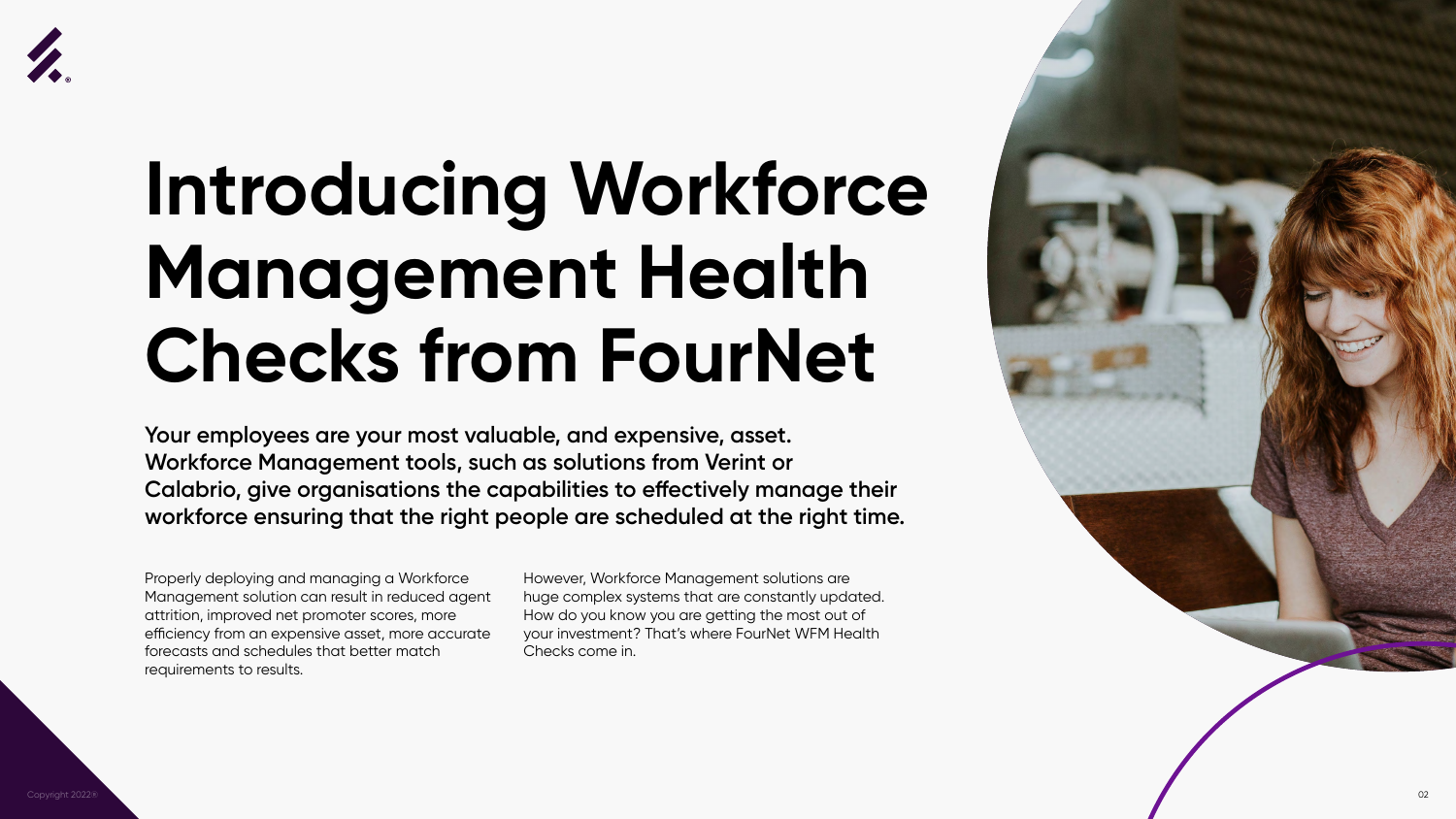



# **(Why) Do I Need a Healthcheck?**

#### **Knowledge Erosion**

Knowledge erosion is a common problem in WFM deployments. The client deploys the software to huge initial success in the opening 6 months. Year 2 is steady; staff are enjoying their new cutting-edge technology but by year three turnover of staff has meant that gaps are appearing in expertise in several areas of the organisation. New staff are trained second or even third hand by previous staff members, with each move leading to greater dilution of software user skills. Staff become frustrated with the technology and faith in the product begins to deteriorate. This leads to inaccurate system use and lack of engagement.

Perhaps you're lucky enough to have avoided too much knowledge erosion so far but prevention is the best cure and it's useful to keep on top and up to speed with the current thinking and trends in the industry. To get an objective eye on your daily processes and any new problems you're facing with someone outside the team who is familiar with exactly the types of challenges you're experiencing. Our expertise can help you tighten up your operation and make improvements that help you get the best return on your WFM investment.

### **Constantly evolving systems**

Workforce Management systems comprise a great deal of different parts, services, connections, pieces of software, upgrades, old unsupported versions, etc. Understanding how it all fits together can be challenging, especially as it changes with every release, patch, hotfix, rollup. How could anyone keep up?

This is what our health check is all about!

Whilst no two contact centres are the same and there is often no singular solution to a problem, our WFM consultants can quickly diagnose the specific problems in your operation and suggest simple bespoke improvements.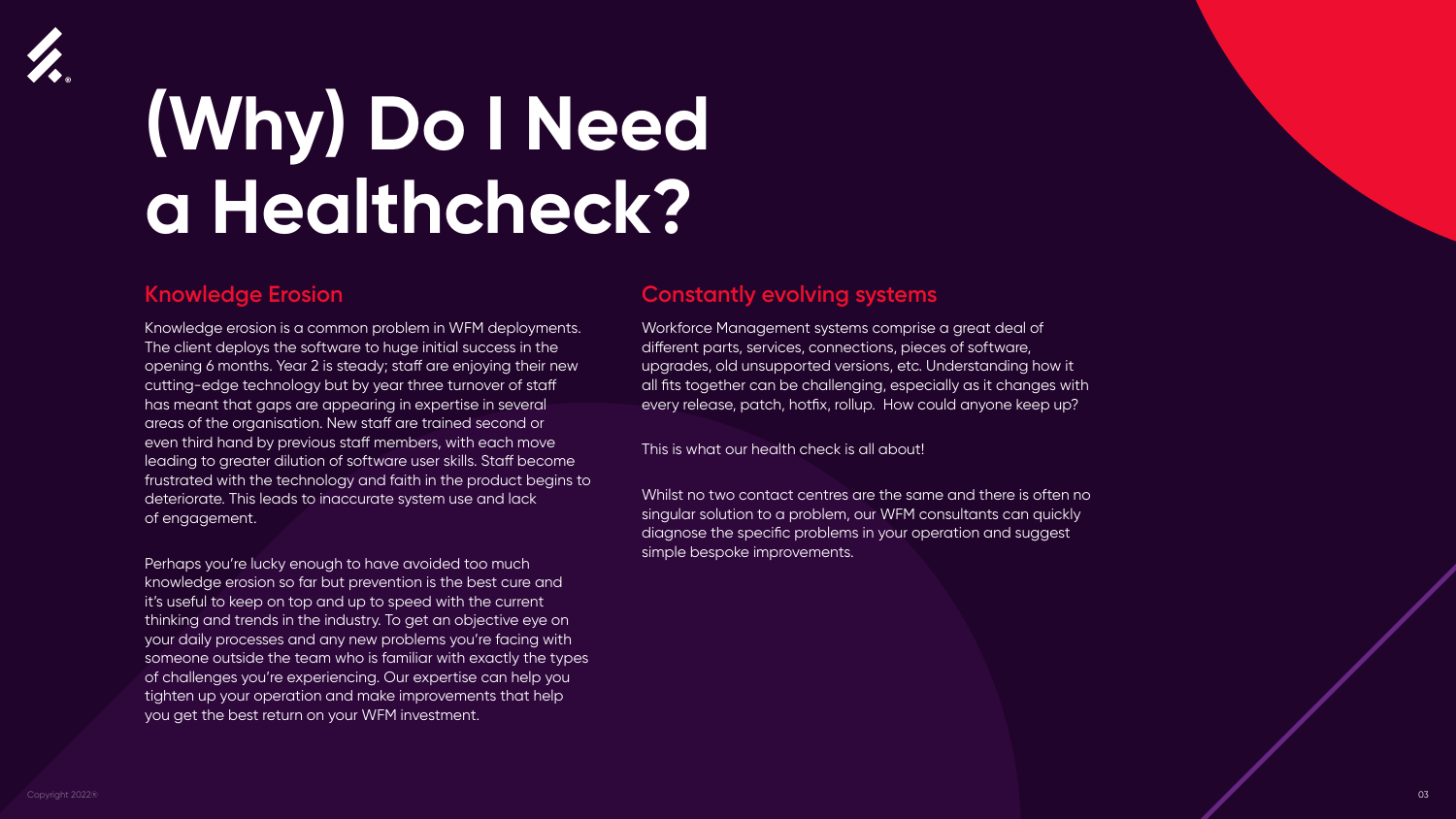### **Health Check Aims**

- Take the temperature of the current system, review planning practice and process and propose solutions.
- 2. Implement simple changes and highlight areas of the operation where further improvements could be made.
- Create a space for Q&As, supplementary training for system users as and where required and address any skills gaps or issues.
- 4. Capture, document and report opportunities for improvement.

#### **What's Included**

- Training to a variety of levels, tailored to the specific requirements of your staff.
- Long term forecasting, strategic FTE planning.
- Medium to short term forecasting, otherwise known as tactical forecasting, best practice planning and schedule optimisation.
- Long term forecasting, otherwise known as strategic forecasting by Verint, including how to look years ahead and roll that work into your tactical process.
- Schedule analysis and calibration, forecasting service level predictions with existing performance, gaining trust in the system and pinpointing further efficiencies.
- Blended approaches to forecasting, including modern multi-media & omnichannel strategies including how and when to use them and where they can be most effective.
- Real-time intra-day schedule adjustment optimisation, from small to large changes aimed at accelerating performance & achievement.
- Staff management and adherence best practice process based upon your specific operational requirements. We can help configure & understand adherence.
- Overtime planning in reference to current budget and operational restrictions.

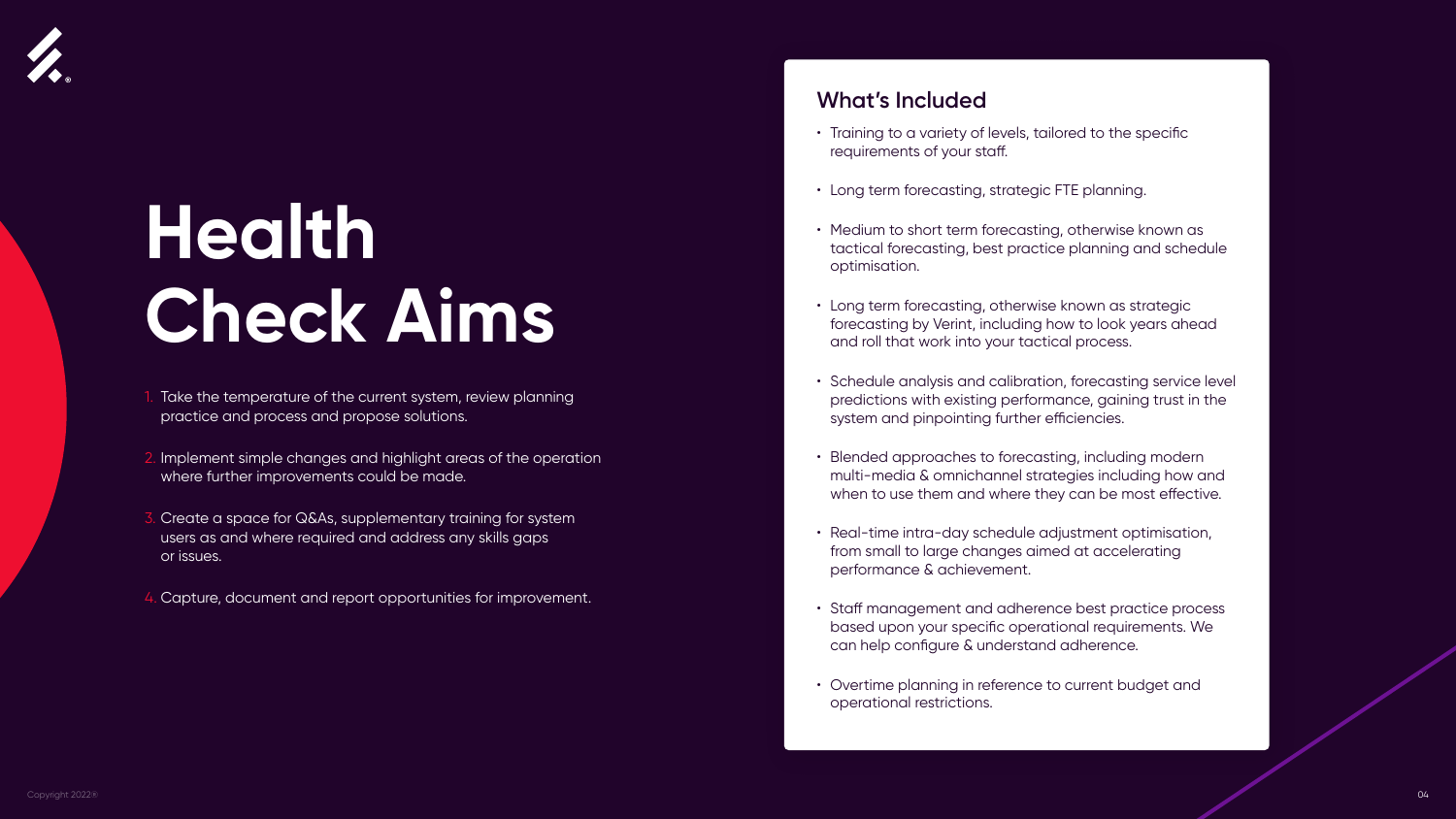

### **Here's a non-exhaustive list of areas of functionality where we can offer expert advice:**

- Administration
- Ad Hoc Reporting
- Call Recording
- Coaching
- Configuration
- Custom Data Planner
- Customer Feedback
- Dashboards Administration
- Scorecard Adapters
- Scorecard KPI Design
- Scorecard Users
- Speech Analytics
- Text Analytics
- User Administration
- Quality Management
- End user to Superuser training



- Desktop & Process Analytics
- eLearning
- Form Designer
- Interactions
- WFM Integrations
- Mobile Apps
- Performance Management
- Reporting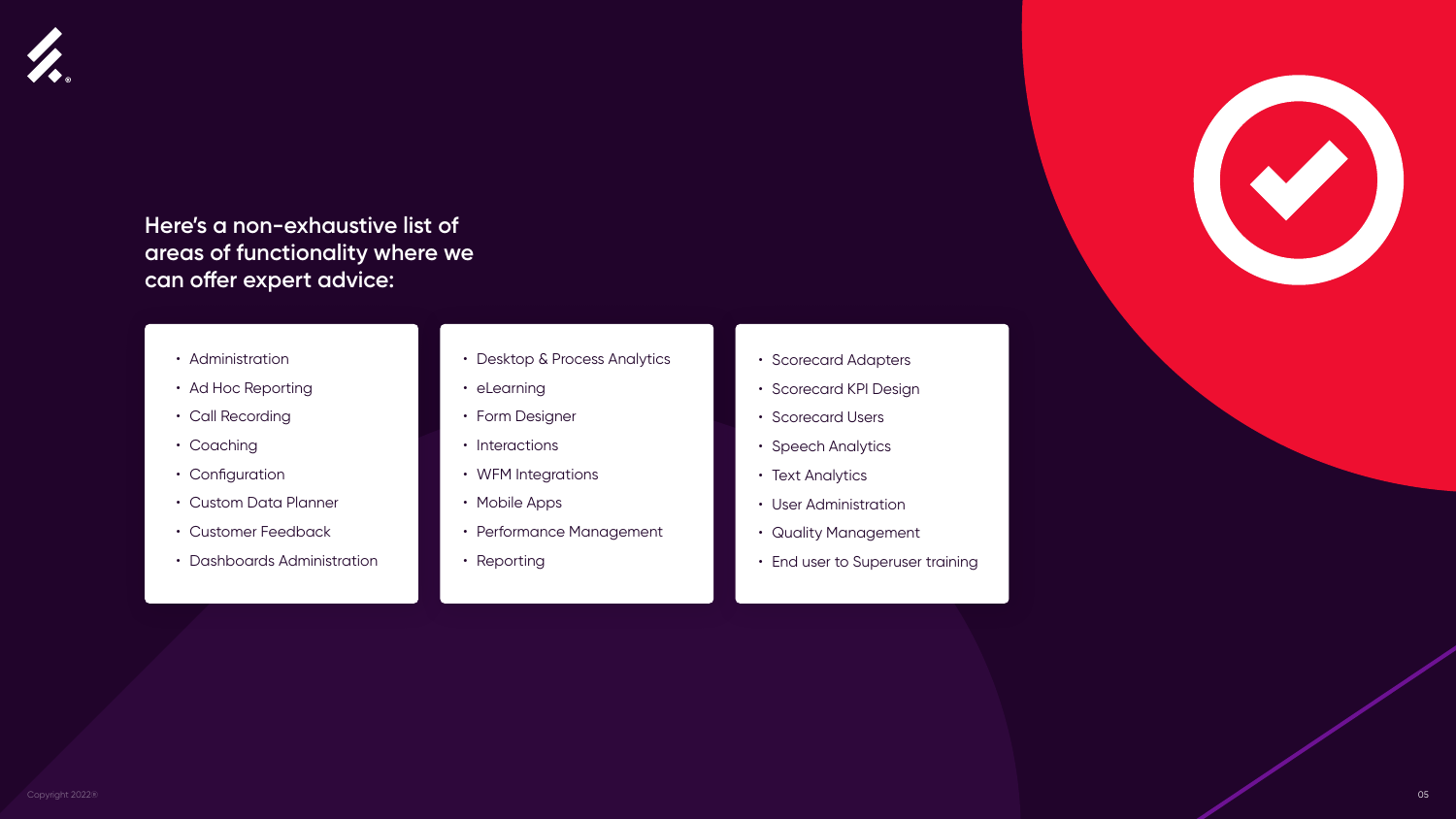



### **Why FourNet**

**As an accredited partner of Verint and Calabrio, we have access to their inner circle of knowledge and expertise. A like-minded, trusting community of focussed, dedicated & operationally experienced analysts, we thrive on getting the most out of the systems we work with. There aren't many challenges we haven't faced & solved, and we relish new ones & pride ourselves on our tenacity, honesty & technical ability.** 

We employ dedicated consultants whose sole job is to be experts and thought leaders in the capabilities of these systems.

We carefully maintain an updated library of material & knowledge, relevant to the latest versions of our core Workforce Management partners, Verint and Calabrio. This is updated every time a new release or functionality hits the platform. Our formal partnerships with Verint and Calabrio enables us to get this access via their partner portal, where we

get early access to everything needed to provide our customers with a high touch level of support & understanding.

What's more, not only are we able to support all areas of the latest version of Verint and Calabrio products, we maintain our library archive of past versions. If you have an install of either system from any time in the last 10 years, there's a high chance we still have the material, knowledge & skillset to support you in getting the best out of it.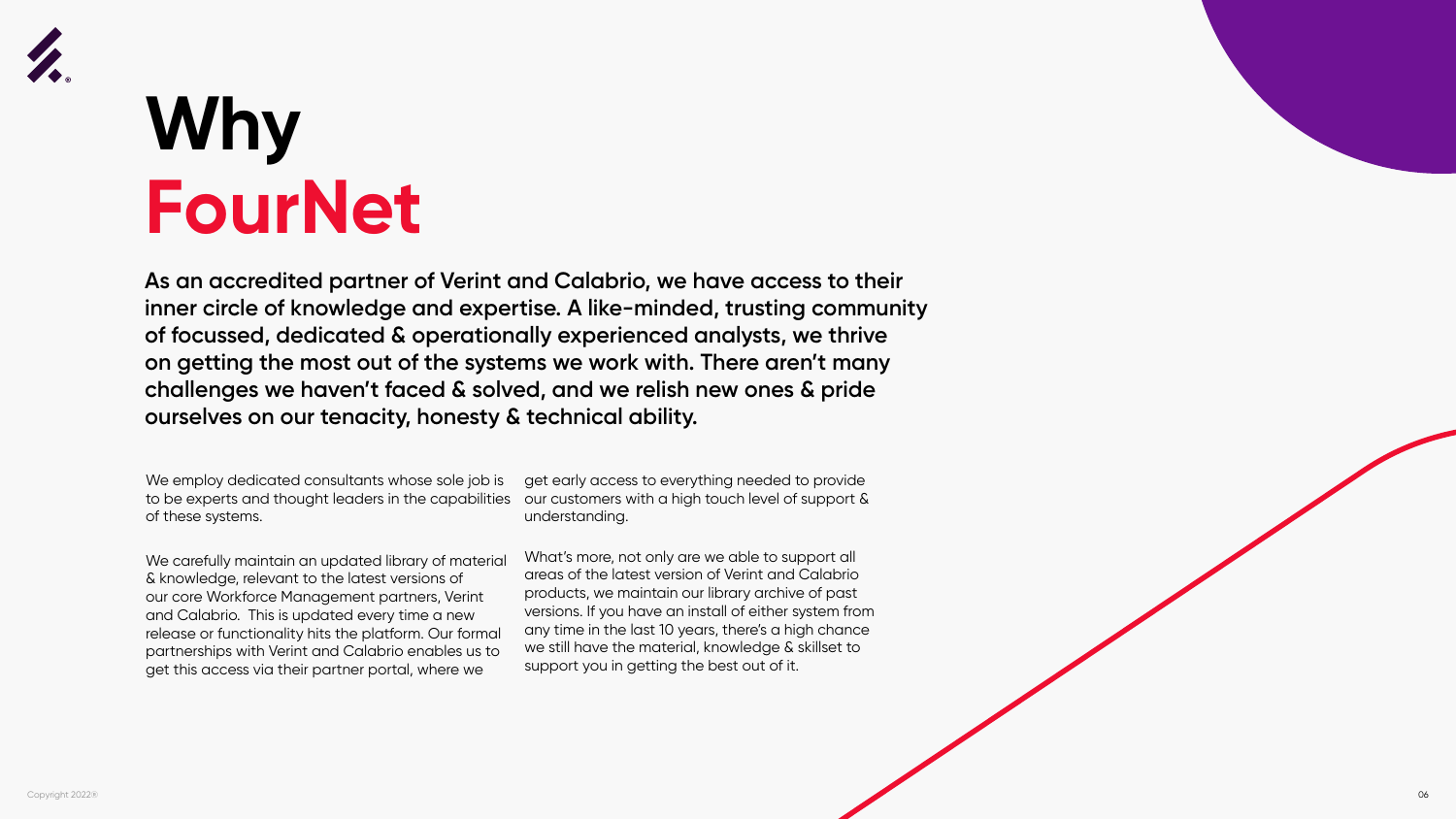Copyright 2022® 07



**Better agent attrition**, improved net promoter scores, more efficiency from an expensive asset, lower shrinkage, more accurate forecasts, schedules that better match requirements to results.

**Transformation into a high performing**, award winning planning team which is a valuable thing.

**Improved** and **increased** user skill and system confidence among staff.

**Increased trust in WFM** operatives from key stakeholders – once senior leaders see more accurate, more reliable results, they will come to trust the team, which will in turn lead to the team delivering better results, because they will feel empowered & confident in their day jobs.

**A greater understanding** of your operational requirements and how WFM software can be specifically tailored to better meet your process.

**A detailed report** of gains made and further opportunities & next steps for improvement.



## **Results, Outcomes & Conclusions**